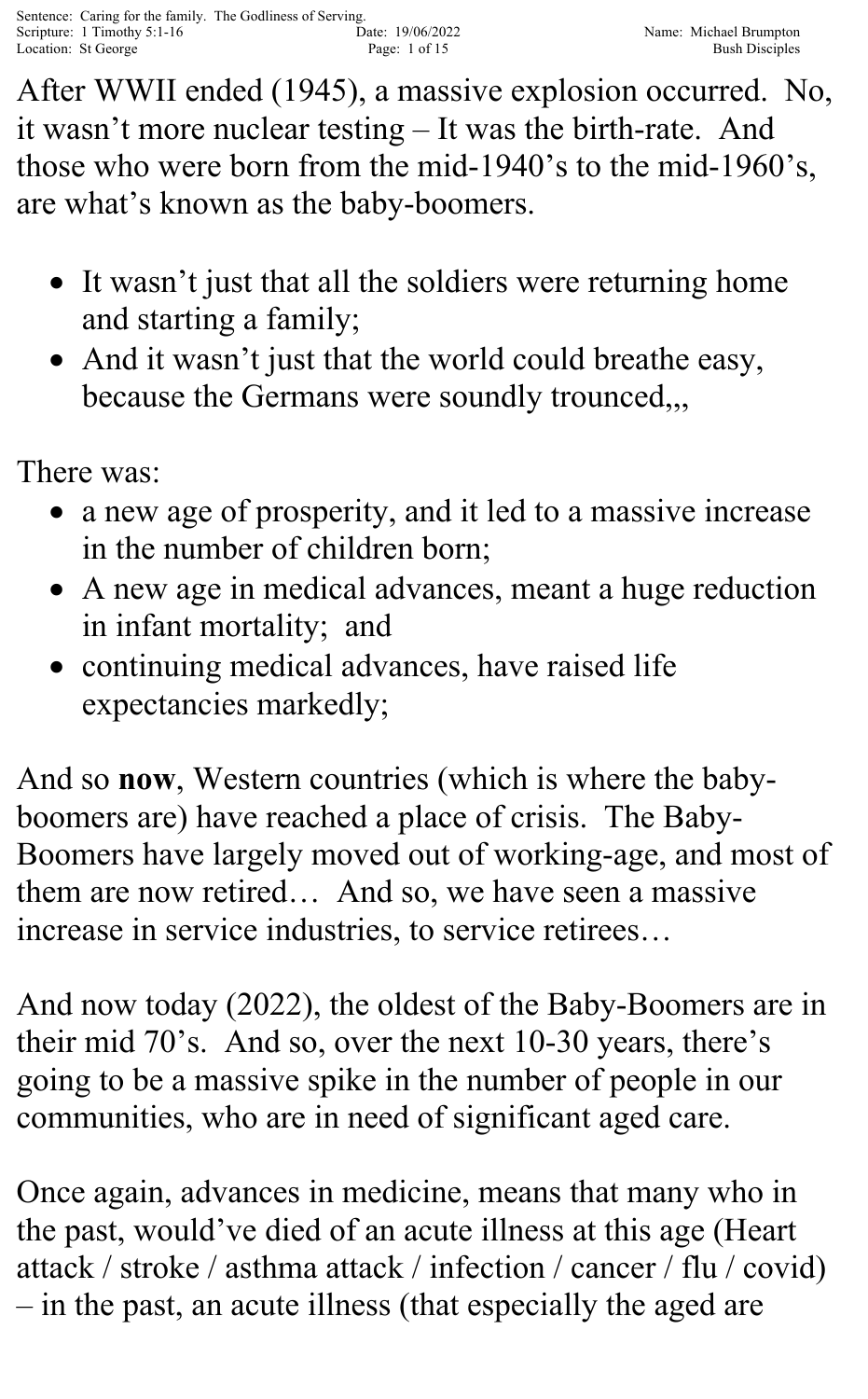vulnerable to), means **many** would've once died reasonably quickly, but these things are much more treatable now… And so, more than ever before, we're going to have a massive number of people who are going to need significant, long-term care, possibly for decades…

Now, the governments of western countries are very worried about this, because the attitude of most is, "It's the government's job to look after me." "I paid my taxes, therefore, they have to pay for my aged care"… And so, with the cost of aged-care ballooning, this is going to put a massive impost onto the generations who are currently working and paying tax.

So, that's a little lesson in demographics. Why are we talking about it today??? It's because the topic today, is about "caring for our family" (specifically, about caring for our aging family): Caring for our biological family, **and** caring for our Brothers and Sisters in Christ (caring for our Church family) as they age…

And so the message today, is relevant for every one of us, and it might be quite challenging for some of us… So, let's begin with prayer.

Lord Jesus Christ,

Your church, is the community of faithful believers, following You together.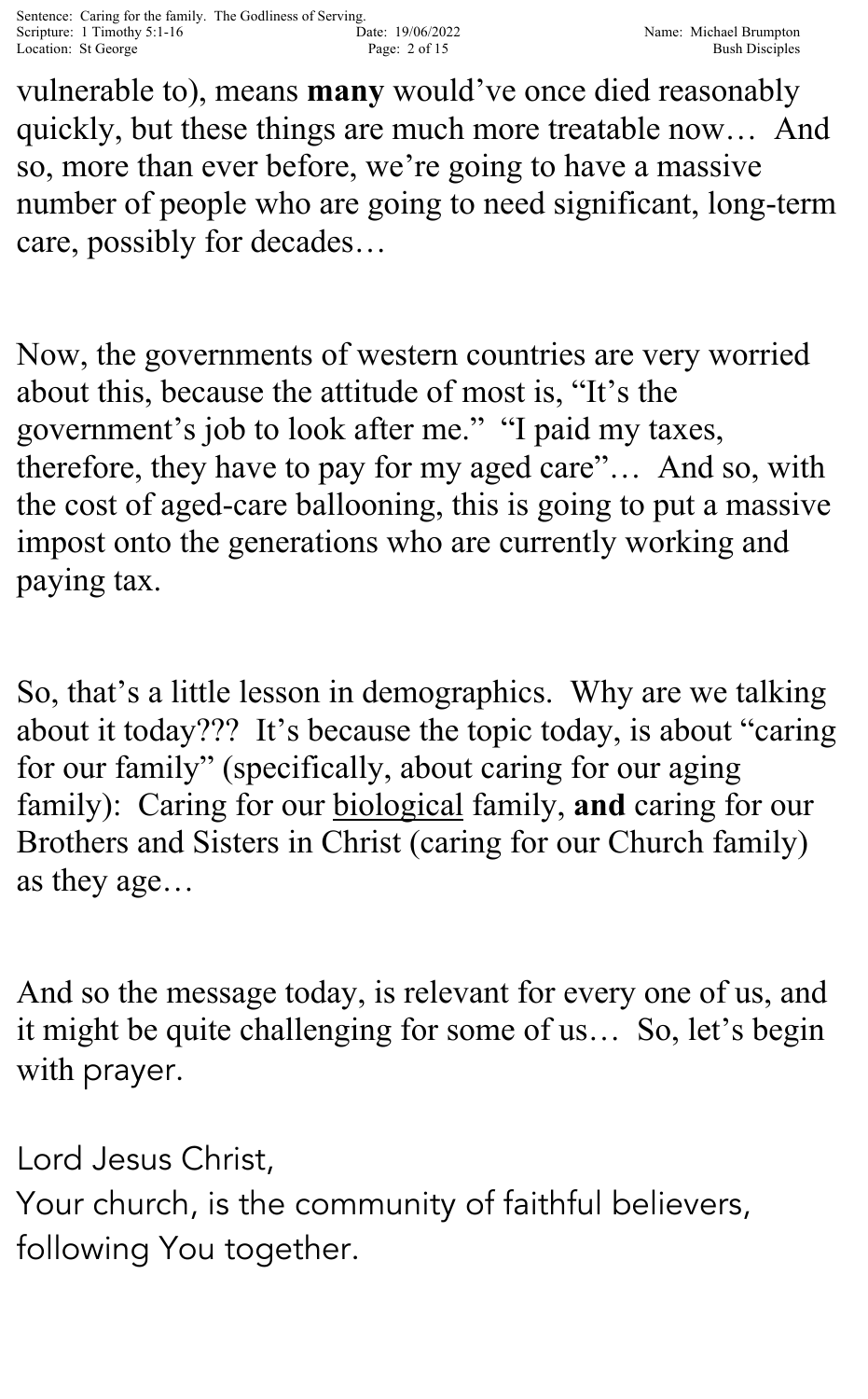We pray that, by Your Holy Spirit, we would be a people,

who have an immense love for one another; That we would be a people who care for one another, because <u>as</u> we love Your children, we are loving You.

Lord, I pray that you would soften our hearts, that we would become a people who give (no matter what the cost is to ourselves)…

But we also pray that when it's required, that You would give us a resolve, to give 'tough-love' to those who are shirking their own responsibilities and leaching off of others.

And Lord, give us wisdom, to know the difference.

And so, speak to us now, through Your word, amen.

## 1 Timothy 5:1-16

Righto:

The Apostle Paul, is writing to Timothy, who is pretty-much fulfilling the role of "Pastor" in the church at Ephesus. But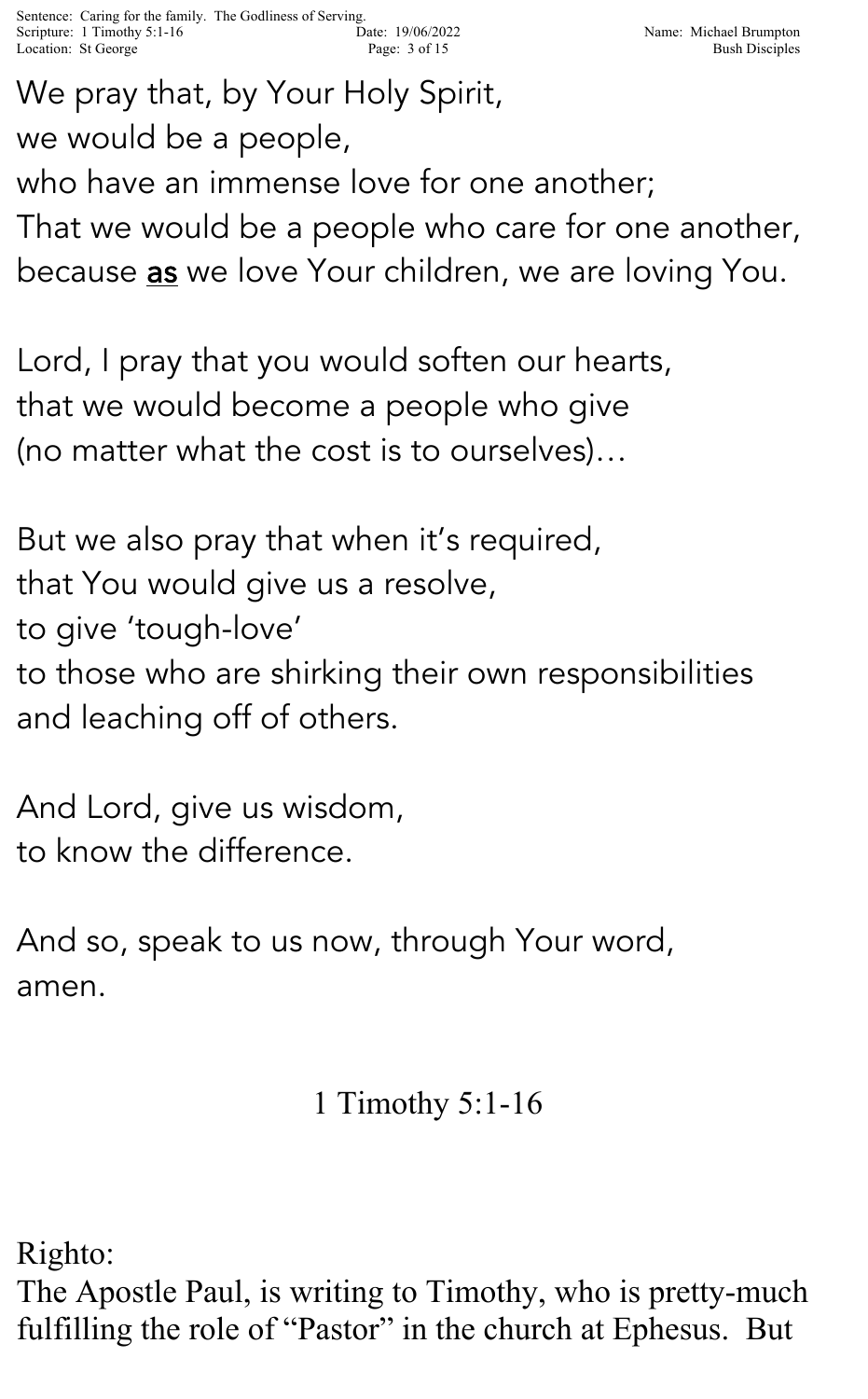we also realise, that the way this letter is written, it's not only instructions for "Timothy, the Pastor", it's also for the whole church – for us to hear and know and understand…

And as I read **this** section of the letter, I realised there's a couple of dimensions to this:

1. There's direction for the church, in how to provide care, and I'm going to summarise that with:

- Respect;
- Assess;
- Provide

2. But there's also direction for those who may be coming into a time of needing care, but it's actually broader than that – it's about "Godly living" for all of us.

And for these, I'm going to summarise with:

- **Self-provision** (where possible)
- Service (always); and
- Prayer;

Righto, so let's begin with the:

1. Directions for the church: Respect.

As the church, we are a family. We don't :

- belittle one another;
- look down upon one another;
- devalue people because we feel they've got nothing to offer…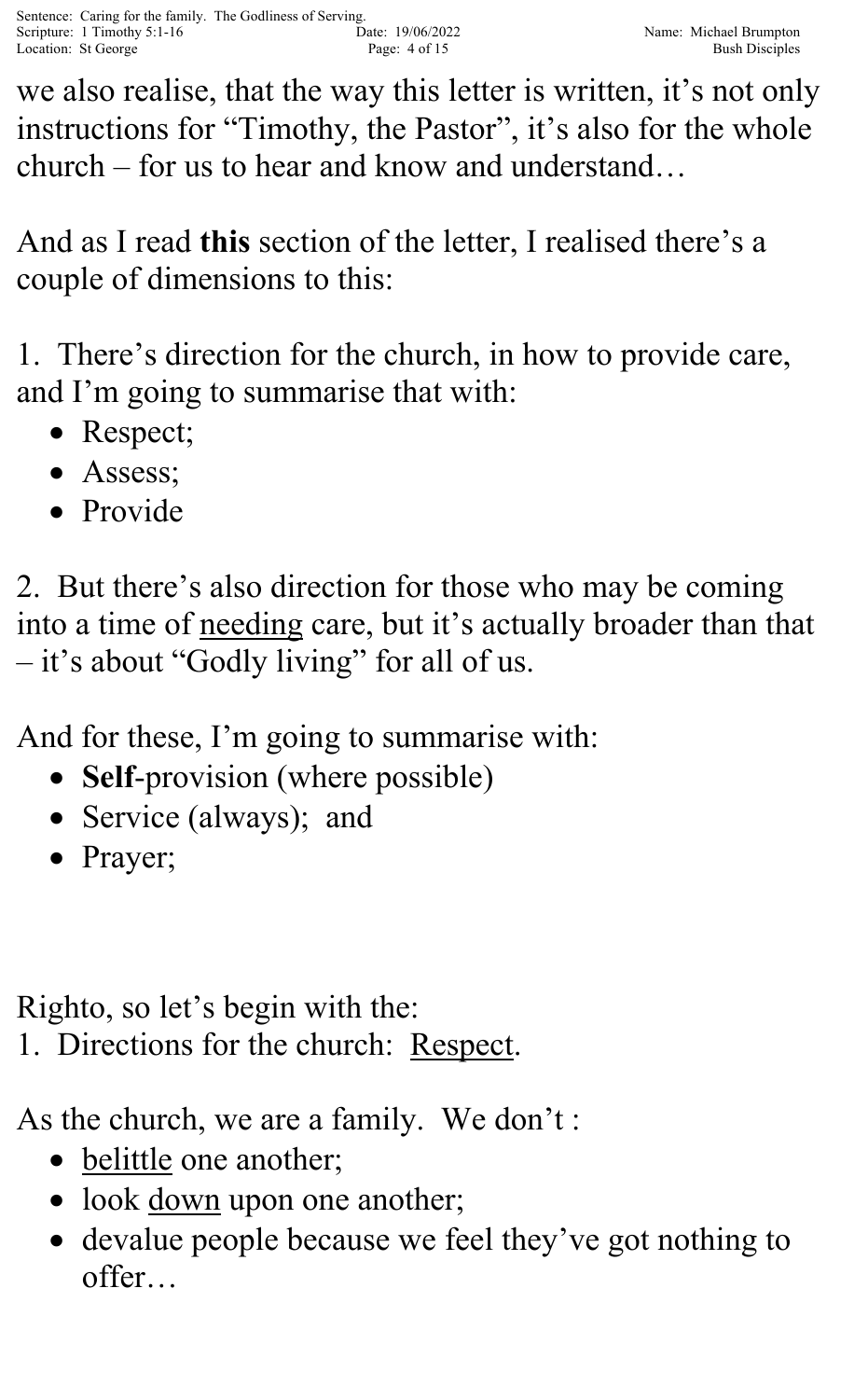As the family of Jesus, we love, honour, and respect each other.

And Paul reminds Timothy of this, The normal practice should be to encourage rather than rebuke; Treat:

- an older man as we would our father;
- a younger man as our brother;
- an older woman as we would our mother;
- a younger woman as if they were our sister...

And he throws in an extra one here, Timothy, as a bloke, treat the younger women with all purity… Don't see them as possible liaisons, or as a buffet to select from... Treat them with all purity  $\ell$  as your sisters in Christ – these are holy women. That's what Godliness looks like.

Now, as we read our Bibles, both Old Testament and New Testament, it's pretty obvious, that God has a deep, deep concern for widows.

Why widows, and not widowers?? Do you know the difference? .

- A widow is a lady whose husband has died;
- A widower, is a man whose wife has died

Why the deep concern for widows, and not so much for widowers???

Now, a couple of decades ago, no one would've ever asked that question (it was well-known why widows were particularly vulnerable). But now, that might seem terribly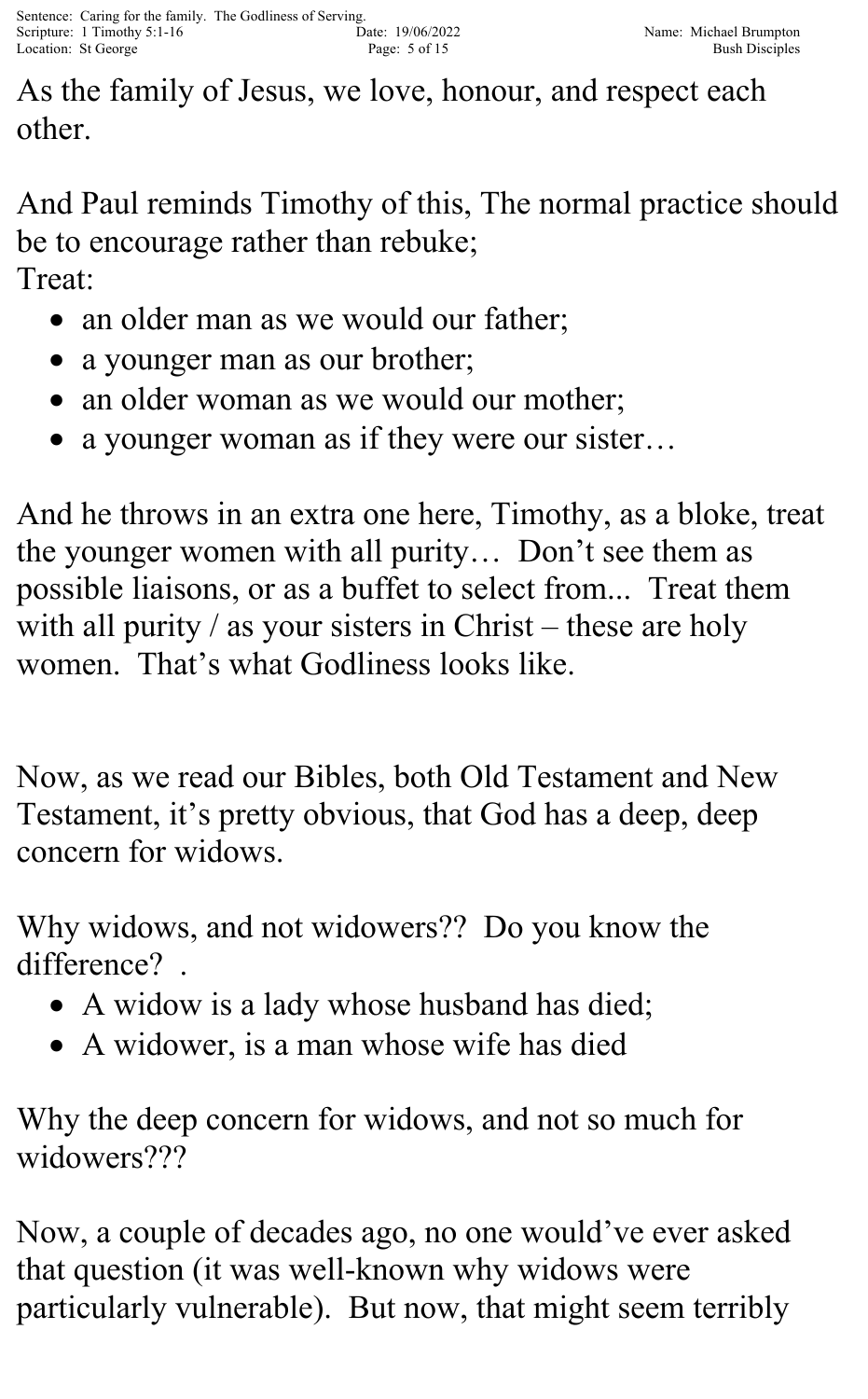old-fashioned, because our modern society wants us to believe that **everyone** can be strongly independent and women don't need men…

But, in reality, traditionally (and this is still the case in most of the world today), the man has been the bread-winner… But even if he's not, (e.g. in my own household, Robyn is the main bread-winner…) Even if the man is not the main breadwinner, the fact of the matter is, God has designed men and women differently…

Men are stronger; and men and women are generally **wired** differently: We function differently; we do different things. And marriage is a partnership, where the husband depends upon the wife, and the wife depends on her husband… But while men are physically stronger, it's usually the women who live longer. *According to the chart I've got up there, in my age-group, that's where the biggest difference is, and so on average, a woman will live 5 years longer than a man in my age group*. i .

And for a woman, when the man whom she has depended upon for her whole married life, dies,,, and she's left all alone, all of a sudden, there's no one to take care of the things that her husband used to take care of…

Now of course, for different people, those things will be different. He might've been the one who:

- took care of the finances;
- did the heavy lifting;
- did the mowing / pruning / fixing stuff;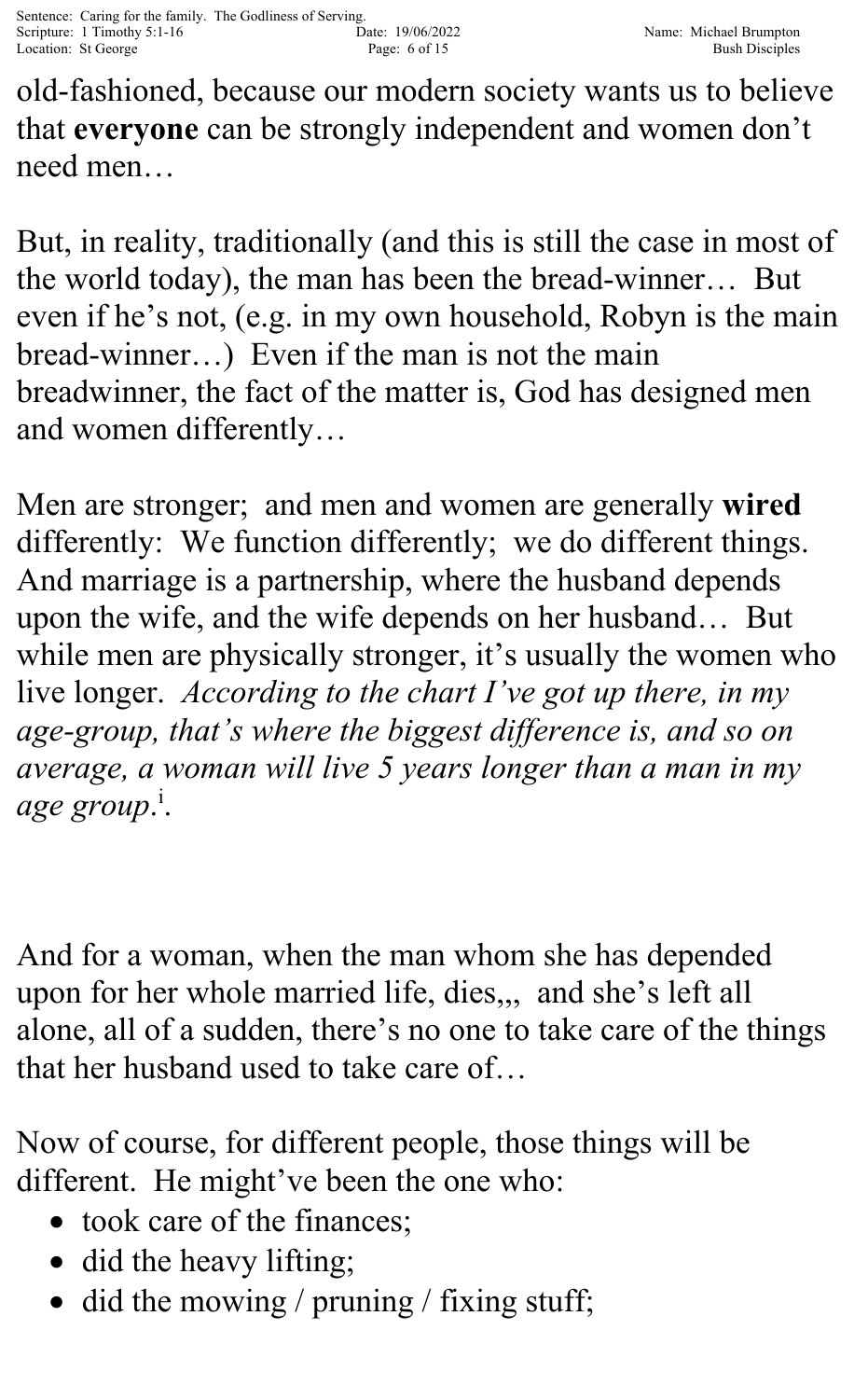- knew stuff about cars and how to tell when they needed maintenance/new tyres…
- the cook;

Whatever the case, when her husband dies, there's no one to do the things he used to do.

And so Paul says, "Honour widows who are <u>truly</u> widows." But, what does he mean by that??? Surely: "If a woman's husband has died, she's a widow"… Well yes, but **not** for the purpose of going on the list of widows that the church is going to provide for…

We don't have the resources to provide for everyone… *Not even the Taxation-funded welfare system can afford to provide for everyone, and that's why most benefits (in the welfare system) are means-tested.* And the church was means-testing, long before public welfare was ever even thought of.

Now, some folk aren't happy with that, and some feel "*It's only fair if everyone gets treated equally, and everyone receives the same benefits*"… Not so. It is obscene, for charity to be given to the rich,,, which is why, as a church, we are generous to those who are **truly** in need.

So, when it comes to widows, how does the church know if this is someone **we** need to provide for???

i) Firstly, it's someone who has no family to look after them – they are truly alone;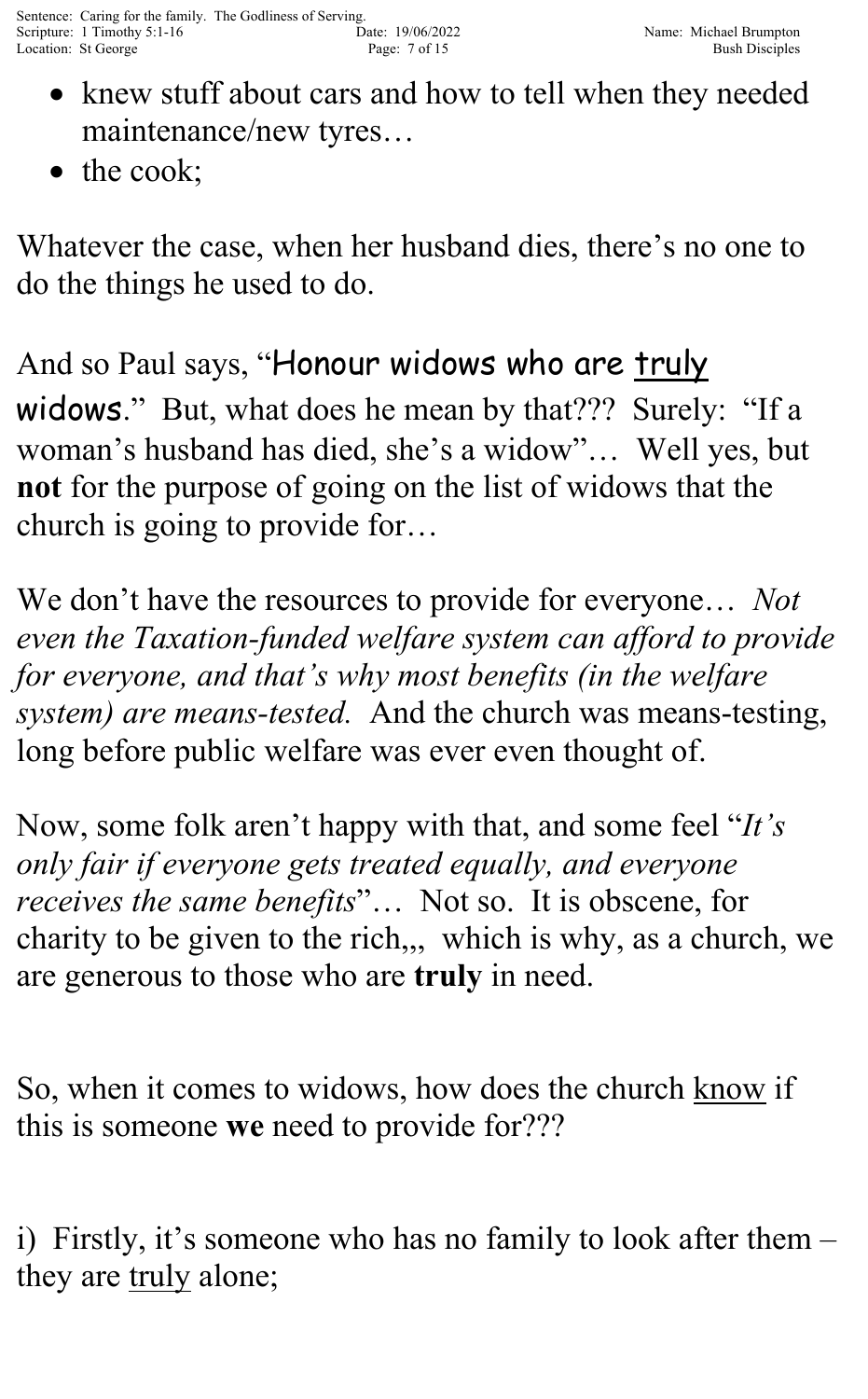If a widow has children or grandchildren, **they're** the ones who should be helping her with what she needs… As Christians, we must learn to show godliness to members of our family first. Paul says "This is pleasing in the sight of God"... He also says something quite cutting: <sup>8</sup> But if anyone does not provide for his relatives, and especially for members of his household, he has denied the faith and is worse than an unbeliever.

It's really sad that we live in a culture that tries to outsource and professionalise everything. It is a **godly** thing, for Christians to look after their aging parents. It is a godly thing, for Christian grandchildren, to care for their aging grandparents.

Jesus made this very clear. The Pharisees would say, "I know God commands that we have to look after our parents in their old age, but I'm going to dedicate that time and money to God stuff." Their tradition said, "If they did that, they were off the hook". It was called Corban (Mark 7:11)… Jesus found that practice abhorrent.

But what do we do in our culture? We pack-em-up and send them off to the old-folks-home, and let the paid professionals look after them. **And** we convince ourselves that we have their welfare at heart, because the professionals can do a far better job than what we can…

And maybe there might be a time for that, when our loved ones need full-on medical care. But way too many of the elderly, are dropped off at the local old-folks-home because their family don't want to be tied down by them…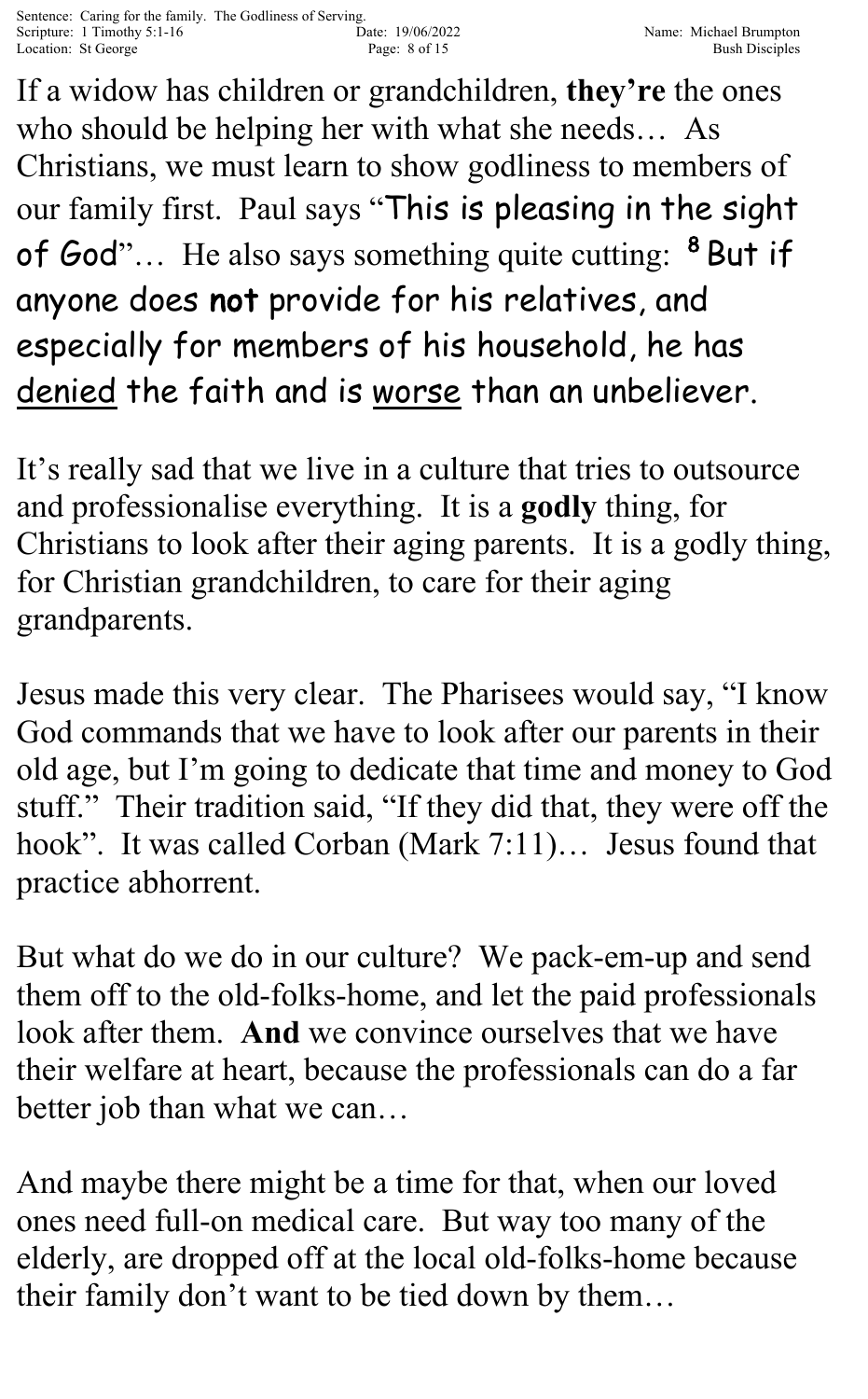Alright, so it is our responsibility first, to care for our aging parents/grandparents… And for us as a church, we step in for those who are **truly** alone, and have no one to care for them.

ii) What else do we assess? Well, this is where it gets a bit tougher. And this assessment is tough because it requires a level of judgment. Basically, we're given a picture of "Godliness"… In the church, we take care of our own. The easiest way I can say this, is the Godly care for the Godly – God's children care for God's children, because we're family…

*I have a landline at home, and I think I've told you this before: hardly anyone ever rings me on it. But I would say that probably about 95% of the calls that I receive on the landline, are people looking for a handout… When someone wants money for fuel, or if they've run themselves short, and they need something before the next welfare payment, their attitude is, "It's the church's job to give it to me."*

*Now, I will never see someone go hungry, and so we keep*  loaves of bread in the freezer, and 2min noodles in the *cupboard, to make sure they don't go hungry. If I've got sweet potatoes growing in the garden, I'll give them sweet potatoes.…* 

*But you know what? Many are quite indignant about this – that we wouldn't just give them money… And I remember one*  lady said to me, "Well if you don't give me money, what do *you do?", And I said, "Ah, let me introduce you to Jesus", and she hung up on me…*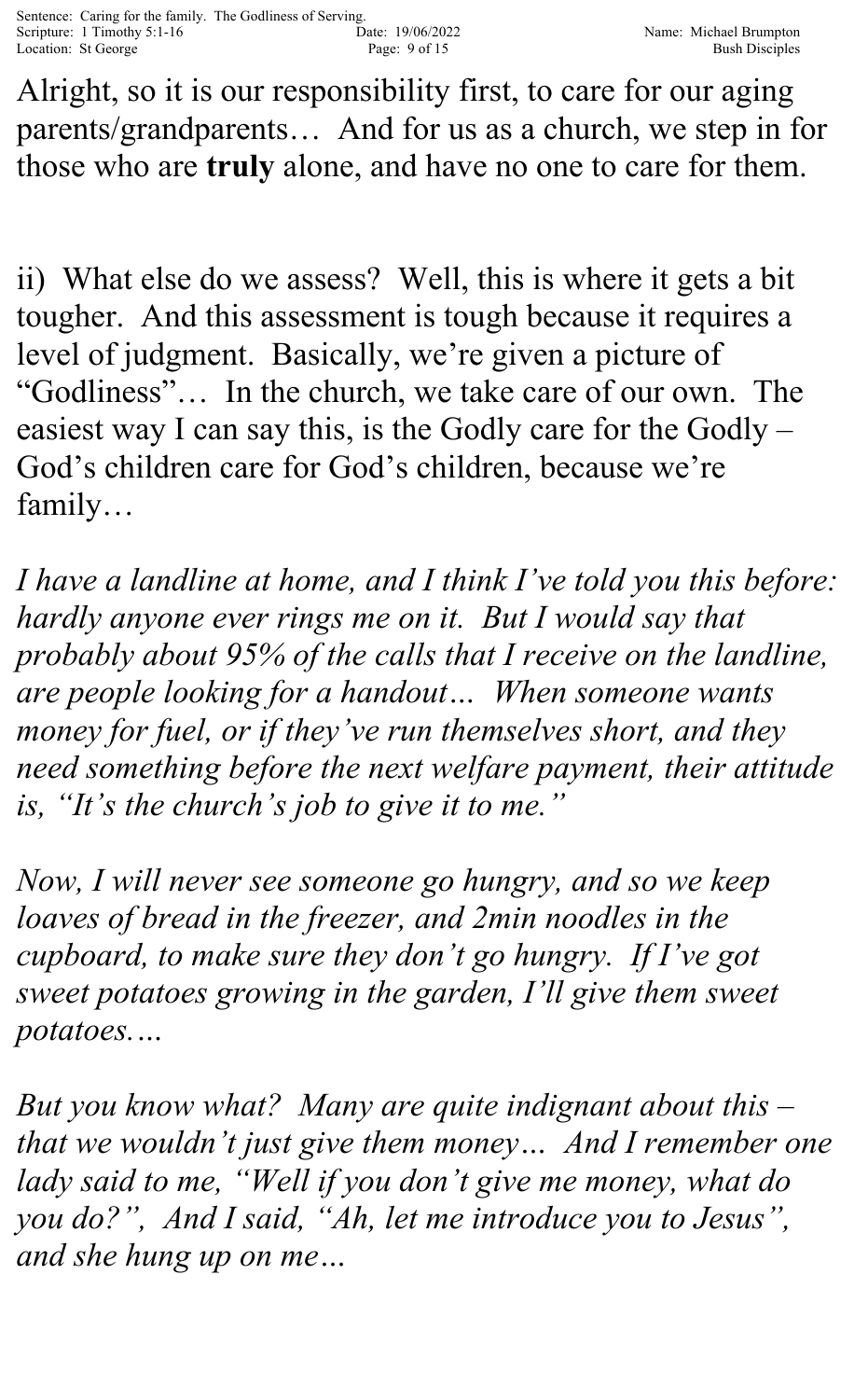Yes, we love all people, because God loves all people. But, there is also a time for tough love. And if Godliness is demonstrated by caring for our family first, then Godliness is demonstrated by caring for our church family…. And how do we assess this??? Godliness. The Godly, care for the Godly. God's children, care for God's children.

And so, a judgment call has to be made, but the thing with making a judgment, firstly we need to take a good look at ourselves: Am **I** living a Godly life???

So, let's move on to the 2<sup>nd</sup> point:

2. Godly Living (Godly living for the aged, **and** Godly living for all of us)

As those who are saved/redeemed by the blood of Jesus, how should we live? We live as disciples, following our Lord Jesus Christ… And here, we're given a picture of Godliness, in a very practical sense.

- Self-provision (where possible);
- service (always);
- prayer

Wherever we are able, we should provide for ourselves. Paul was very blunt in 2 Thessalonians 3 he said, If a man will not work, he shall not eat… If am able to work, no matter how menial the work, I **must** work. And even the elderly, are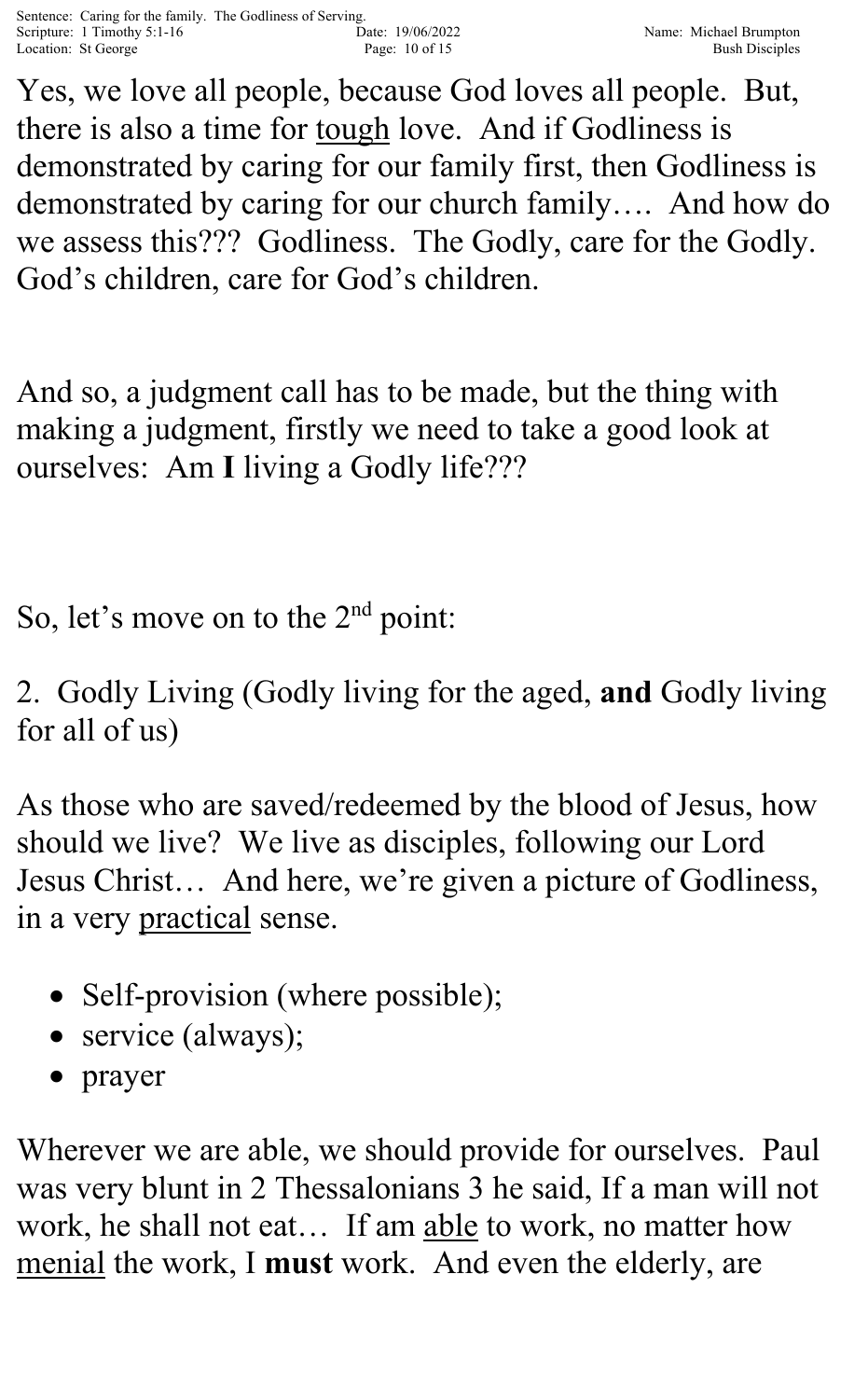valuable, productive members of society, and this is a Godly thing.

The thing is, many people today, believe it is their right to **not** work. And many of the elderly believe they don't have to work anymore ("Other people can support me. I can live on the pension, because I've done enough work. I want to enjoy life now.")

*My Grandfather, into his late 70's (maybe early 80's) used to deliver meals-on-wheels to the old people, and often he'd turn up there, and there'd be a note on the door, "Leave the meal on the Patio. I've gone to play bowls." And that used to frustrate my Grandad "If they're fit enough to play bowls, why do they need meals delivered???"*

 $\mathrm{V}\,{}^{\boldsymbol{9}}$ Let a widow be enrolled if she is not less than sixty years of age…

Now, health-wise / Life-expectancy-wise, 60 back then, would be more like 75 or 80 today… I think what he's saying, is "If you're still able to look after yourself, do so. Don't expect others to do what you can do for yourself."

He worries that younger widows could become idlers, going about from house to house, and not only idlers, but also gossips and busybodies, saying what they should not.

You know the old saying, "Idle hands are the work of the devil"… It's true. God has designed us to keep busy.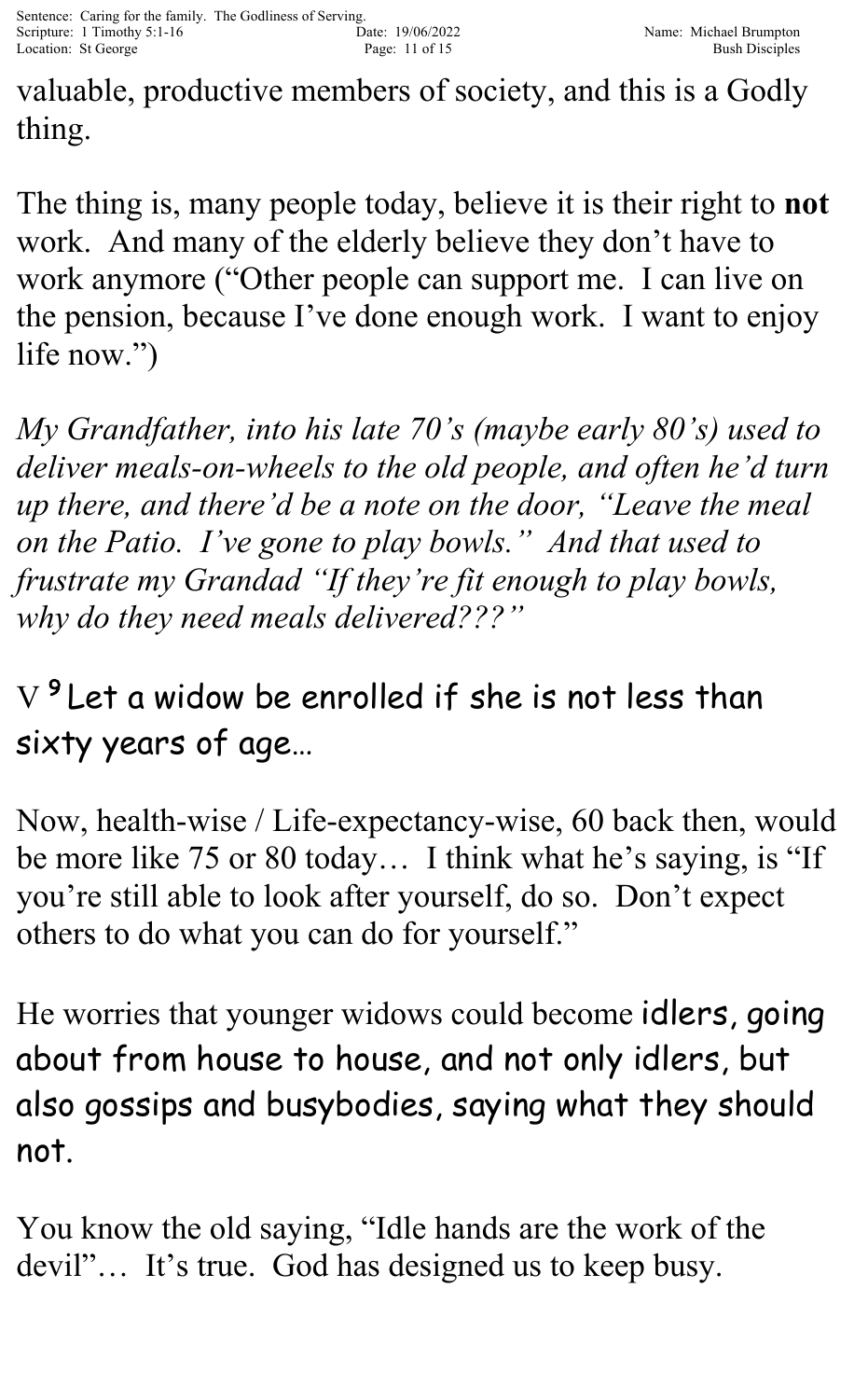And for the widow, there's 2 paths:

- If the opportunity's there if she is still young enough, then remarry  $-$  be a mum again;
- But there is another beautiful way of being a widow  $$ being a widow for Jesus…

So, let's talk about the Godliness of serving.

Every one of us are able to serve, in all sorts of ways. The trouble is, too often, we fill our lives up with so much other stuff, and we starve ourselves of time, and so we do not have time to serve others… You know what? We all have time to serve. We just need to re-arrange the priorities we've set in our own lives, and you too, can have time to serve.

I introduced this message by talking about the Baby-Boomer generation, and how that's going to be a real challenge for our nation… But what **will** become a challenge for our nation, should also be an enormous blessing for the church and for the spread of the gospel…

More people than ever before, have saved up for their retirements, and are hitting the age of retirement. And I want to challenge everyone who is hearing me today, if you are nearing the age of retirement; if you have the resources so you don't need to work anymore, what's your plans? And where does the godliness of serving fit into those plans?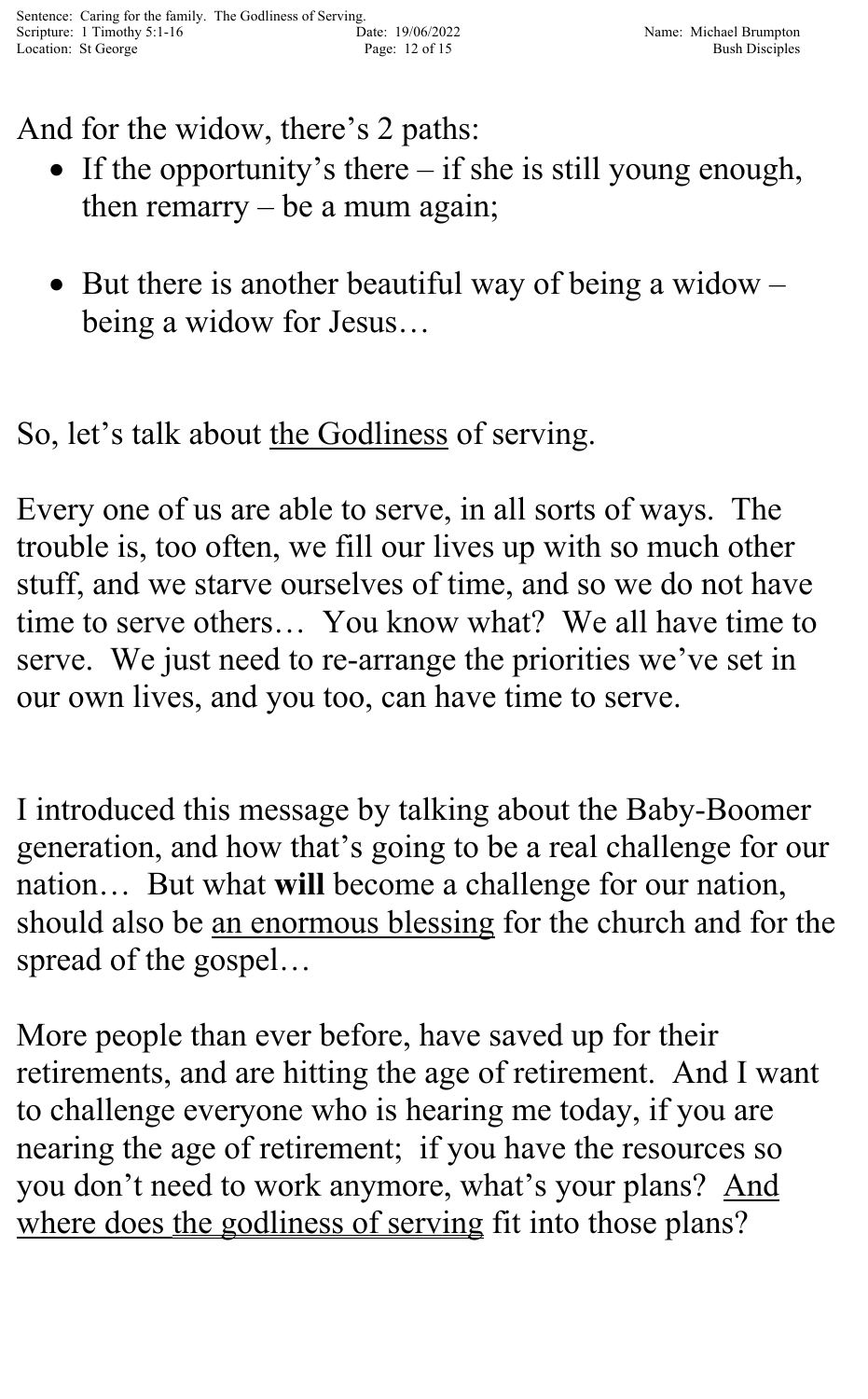In every town I've ever lived in, I've watched the elderly… Some draw on services, while others eagerly serve.

And even an elderly widow can serve. She has her hope set on God. She prays, night and day. Oh, what I would give, for a dozen widows in this church. Godly women, who would pray, night and day… Imagine the work that God would do; Imagine the number of people who would be saved in this very community, because Godly women set their heart on God, and prayed…

That's the way to live.

The opposite of this, we find in  $V^6$  but she who is selfindulgent is dead even while she lives.

There's the 2 extreme opposites, right there… the selfindulgent person, who, "I'm old now, it's all about me", and God's word says, "If you're like that, you're dead. Even if you think you're alive, you're spiritually dead."

Compare that, to the elderly widow, whose heart is set on God, and prays and prays and prays…

But the lesson for us, is "Godliness begins now". Even in one's youth; or in our middle-agedness, the self-indulgent are dead, but those who serve, live.

Paul gives us a beautiful picture of a Godly woman, who's run her race now, but in her earlier years, she has:

• brought up kids;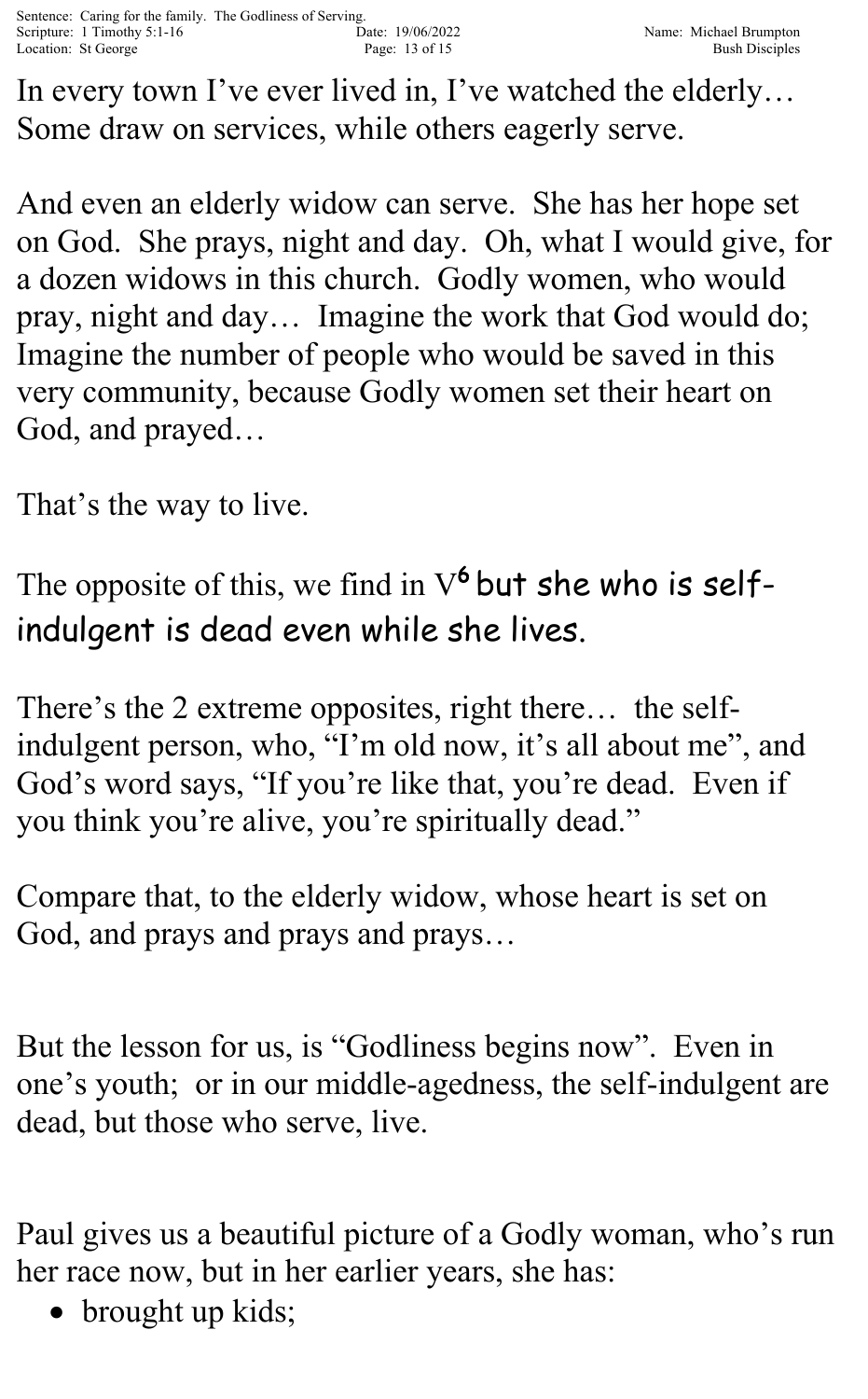- shown hospitality;
- washed the feet of the saints (she served God's people);
- cared for the afflicted;
- devoted herself to every good work

This my friends, is the godliness of serving. And the Lord is calling us to a **life** of service. It's a life of service which begins now:

- We don't wait until we've got our nest-egg built up before we can start serving;
- We don't wait until the children are grown up;
- And it doesn't stop when we retire;
- and it doesn't stop when we get old...

Godliness, is a very practical, down-to-earth thing:

- self-provision (where we are able);
- service (always); and
- prayer

No matter what stage of life we're in, self-indulgence: That's the way of the world – it's an expression of spiritual death. **Prayerful service**, is an expression of profound Godliness.

Now, I don't know about you, I don't know how anyone can hear this, and not be challenged; How anyone can hear this and not be changed…

I'm going to finish off with a very short prayer, and then I'm going to let God speak to you.

Let's pray: